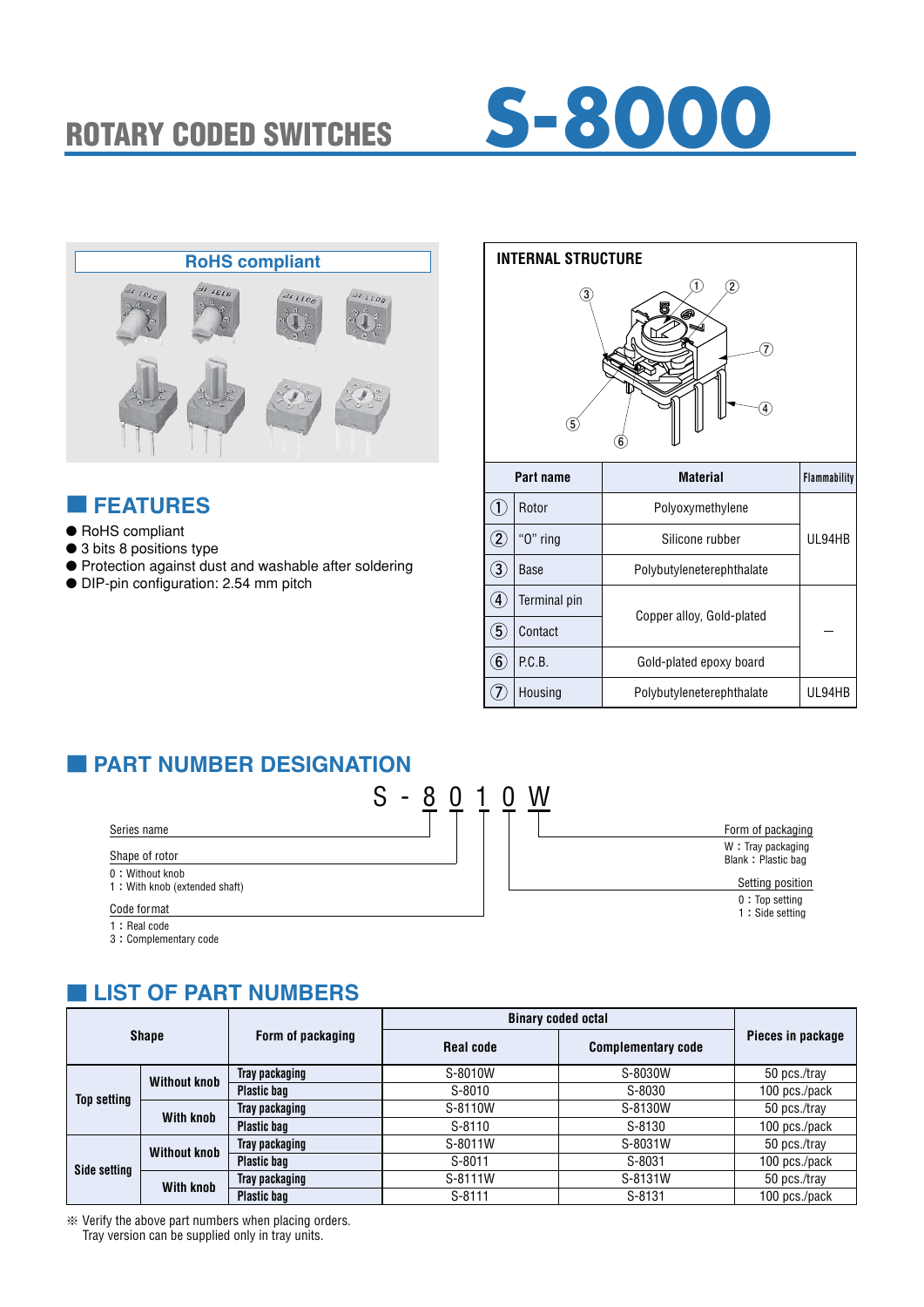# ■ **STANDARD SPECIFICATIONS**

| Circuit type                | BCO (Real code, complementary code)                                                                                                      |
|-----------------------------|------------------------------------------------------------------------------------------------------------------------------------------|
| Operating temperature range | $-25 \sim 70$ °C                                                                                                                         |
| Storage temperature range   |                                                                                                                                          |
| Sealing                     | Washable by "O" ring<br>im Please refer to page 150,151                                                                                  |
| Net weight                  | Approx. 0.27 g (S-8010, S-8030)<br>Approx. 0.34 g (S-8110, S-8130)<br>Approx. 0.33 g (S-8011, S-8031)<br>Approx. 0.40 g (S-8111, S-8131) |

# ■ **ELECTRICAL CHARACTERISTICS**

| Contact rating<br>Non-switching<br>Switching<br>Minimum | DC50 V 100 mA<br>DC5 V 100 mA<br>DC20 mV 1 $\mu$ A |
|---------------------------------------------------------|----------------------------------------------------|
| Contact resistance                                      | 100 m $\Omega$ maximum                             |
| Insulation resistance                                   | 1000 MΩ (DC100 V) minimum                          |
| Dielectric strength                                     | AC250 V, 60 s                                      |

# ■ **MECHANICAL CHARACTERISTICS** ■ **ENVIRONMENTAL CHARACTERISTICS**

| No. of positions  | 8                                                                                                                                                                                                                      |  |  |  |
|-------------------|------------------------------------------------------------------------------------------------------------------------------------------------------------------------------------------------------------------------|--|--|--|
| Adjustment torque | 36 mN·m {367 gf·cm} maximum                                                                                                                                                                                            |  |  |  |
| Stepping angle    | $45^{\circ}$                                                                                                                                                                                                           |  |  |  |
| Terminal strength | 10 N $\{1.02 \text{ kgf}\}\$ minimum                                                                                                                                                                                   |  |  |  |
| Solderability     | $245 \pm 3$ °C, 2 ~ 3 s                                                                                                                                                                                                |  |  |  |
| Soldering heat    | Flow : 260 $\pm$ 3 °C as the temperature<br>in a pot of molten solder, immersion<br>from head of terminal to backside of<br>board, $5 \sim 6$ s, two times maximum<br>Manual soldering : $380 \pm 10$ °C, $3 \sim 4$ s |  |  |  |

{ } : Reference only

| Vibration                 | (Amplitude) 1.5 mm or<br>(Acceleration) 98 m/s <sup>2</sup> ,<br>10-500-10 Hz, 3 directions for 2 h each |  |  |  |  |  |
|---------------------------|----------------------------------------------------------------------------------------------------------|--|--|--|--|--|
| Shock                     | 490 m/s <sup>2</sup> , 11 ms<br>6 directions for 3 times each                                            |  |  |  |  |  |
| Load life                 | 10000 steps minimum<br>DC5 V. 100 mA                                                                     |  |  |  |  |  |
| Humidity (Steady state)   | 40 °C, Relative humidity 90 $\sim$ 95 %, 240 h                                                           |  |  |  |  |  |
| High temperature exposure | 70 °C. 96 h                                                                                              |  |  |  |  |  |
| Low temperature exposure  | $-25$ °C. 96 h                                                                                           |  |  |  |  |  |
| <b>Thermal shock</b>      | $-25$ (0.5 h) ~ 70 °C (0.5 h), 5 cycles                                                                  |  |  |  |  |  |

# ■ **CODE FORMAT**

|      | No. of positions        |                          | 0 | 2 | 3 | 5 | 6 |  |
|------|-------------------------|--------------------------|---|---|---|---|---|--|
| Code | Real code               | 4                        |   |   |   |   |   |  |
|      |                         | $\overline{2}$           |   |   |   |   |   |  |
|      |                         |                          |   |   |   |   |   |  |
|      | Complemen-<br>tary code | —<br>4                   |   |   |   |   |   |  |
|      |                         | $\overline{2}$           |   |   |   |   |   |  |
|      |                         | $\overline{\phantom{0}}$ |   |   |   |   |   |  |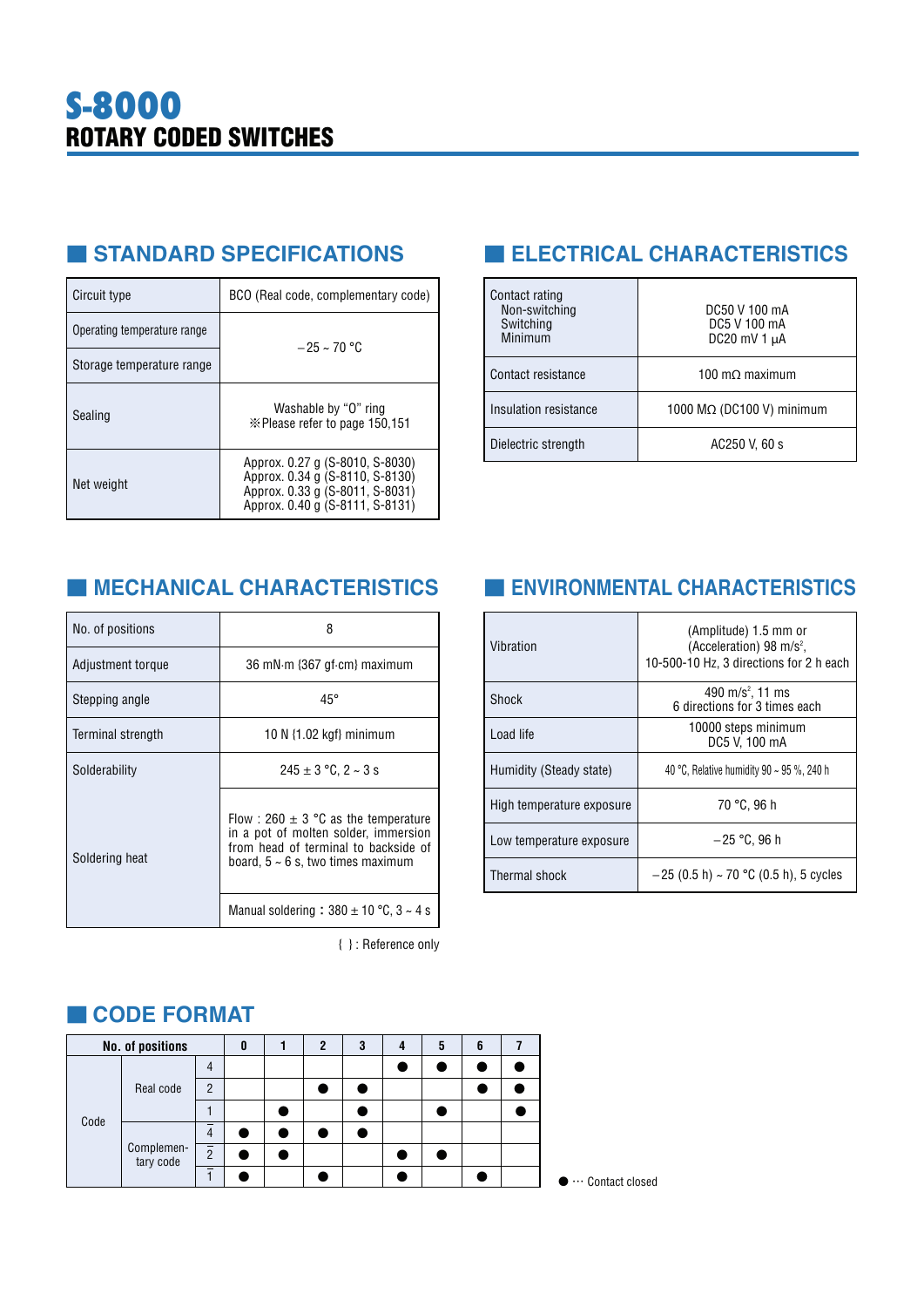# **S-8000 ROTARY CODED SWITCHES**

# ■ **OUTLINE DIMENSIONS** Unless otherwise specified, tolerance: ± 0.3 (Unit: mm)

-**S-8010 (Real code)**

### -**S-8030 (Complementary code)**







-**S-8011 (Real code)** -**S-8031 (Complementary code)**





-**S-8110 (Real code)** -**S-8130 (Complementary code)**





### -**S-8111 (Real code)** -**S-8131 (Complementary code)**